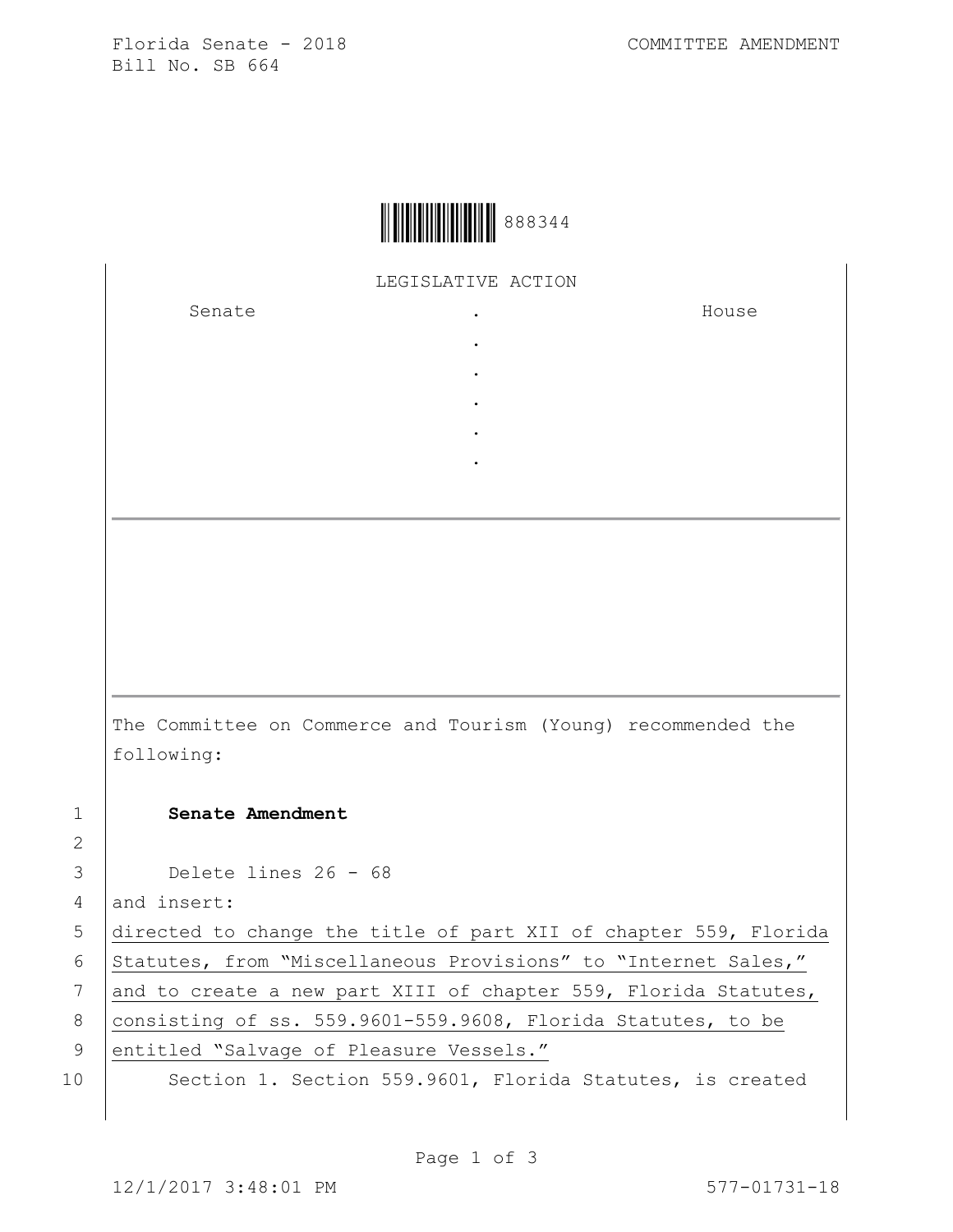Florida Senate - 2018 COMMITTEE AMENDMENT Bill No. SB 664

## Ì888344=Î888344

| 11 | to read:                                                        |
|----|-----------------------------------------------------------------|
| 12 | 559.9601 Short title. - Sections 559.9601-559.9608 may be       |
| 13 | cited as the "Florida Salvage of Pleasure Vessels Act."         |
| 14 | Section 2. Section 559.9602, Florida Statutes, is created       |
| 15 | to read:                                                        |
| 16 | 559.9602 Scope and application. This part shall apply to        |
| 17 | all salvors operating in Florida, except:                       |
| 18 | (1) Any person who performs salvage work while employed by      |
| 19 | a municipal, county, state, or federal government when carrying |
| 20 | out the functions of that government.                           |
| 21 | (2) Any person who engages solely in salvage work for:          |
| 22 | (a) Pleasure vessels that are owned, maintained, and            |
| 23 | operated exclusively by such person and for that person's own   |
| 24 | use; or                                                         |
| 25 | (b) For-hire pleasure vessels that are rented for periods       |
|    |                                                                 |
| 26 | of 30 days or less.                                             |
| 27 | (3) Any person who owns or operates a marina or shore-based     |
| 28 | repair facility and is in the business of repairing pleasure    |
| 29 | vessels, where the salvage work takes place exclusively at that |
| 30 | person's facility.                                              |
| 31 | (4) Any person who is in the business of repairing pleasure     |
| 32 | vessels who performs the repair work at a landside or shoreside |
| 33 | location designated by the customer.                            |
| 34 | (5) Any person who is in the business of recovering,            |
| 35 | storing, or selling pleasure vessels on behalf of insurance     |
| 36 | companies that insure the vessels.                              |
| 37 | Section 3. Section 559.9603, Florida Statutes, is created       |
| 38 | to read:                                                        |